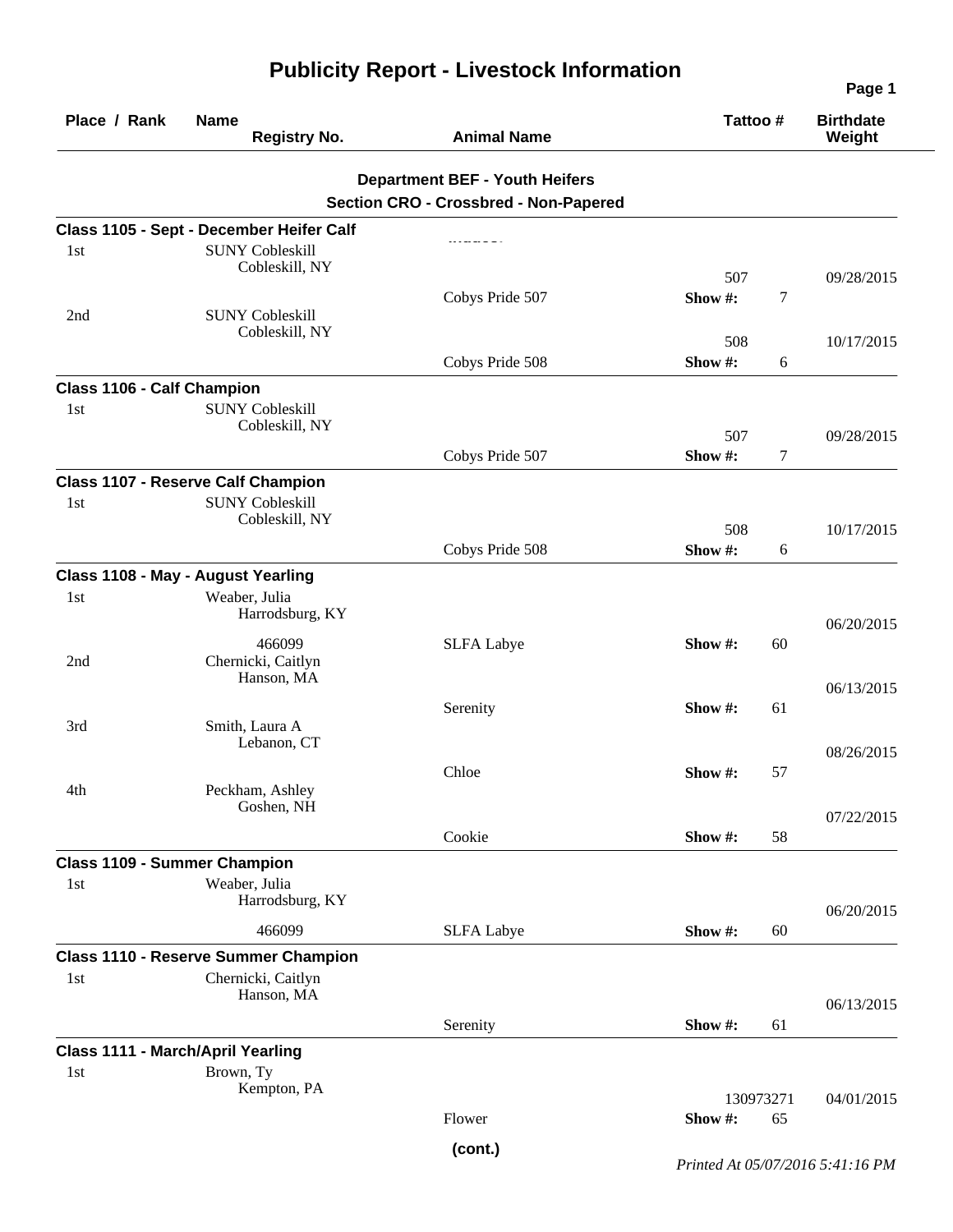## **Publicity Report - Livestock Information**

| Place / Rank                        | <b>Name</b><br><b>Registry No.</b>                        | <b>Animal Name</b>  | Tattoo#       | <b>Birthdate</b><br>Weight |
|-------------------------------------|-----------------------------------------------------------|---------------------|---------------|----------------------------|
| 2nd                                 | <b>Class 1111 - March/April Yearling</b><br>Mullen, Sarah | Group - - (cont.)   |               |                            |
|                                     | Dighton, MA                                               |                     |               | 03/14/2015                 |
|                                     |                                                           | Fern                | Show #:<br>66 |                            |
| 3rd                                 | Giguere, Dominique<br>Exeter, RI                          |                     |               |                            |
|                                     |                                                           |                     |               | 04/08/2015                 |
|                                     |                                                           | Octavia             | Show #:<br>64 |                            |
| <b>Class 1112 - Spring Champion</b> |                                                           |                     |               |                            |
| 1st                                 | Brown, Ty<br>Kempton, PA                                  |                     |               |                            |
|                                     |                                                           |                     | 130973271     | 04/01/2015                 |
|                                     |                                                           | Flower              | Show #:<br>65 |                            |
|                                     | <b>Class 1113 - Reserve Spring Champion</b>               |                     |               |                            |
| 1st                                 | Mullen, Sarah                                             |                     |               |                            |
|                                     | Dighton, MA                                               |                     |               | 03/14/2015                 |
|                                     |                                                           | Fern                | Show #:<br>66 |                            |
|                                     | <b>Class 1114 - January/February Yearling</b>             |                     |               |                            |
| 1st                                 | Petow, Austin                                             |                     |               |                            |
|                                     | Vernon, CT                                                |                     |               | 02/14/2015                 |
|                                     |                                                           | Valentine           | Show #:<br>68 |                            |
|                                     | Class 1115 - September - December Yearling                |                     |               |                            |
| 1st                                 | Forrest, Kamryn                                           |                     |               |                            |
|                                     | Foster, RI                                                |                     | 1108          | 11/08/2014                 |
|                                     |                                                           | American Sweetheart | Show#:<br>70  |                            |
| 2nd                                 | Breault, Megan                                            |                     |               |                            |
|                                     | Lebanon, CT                                               |                     |               | 09/05/2014                 |
|                                     |                                                           | Jasmine             | Show #:<br>71 |                            |
| 3rd                                 | Shippee, Amber                                            |                     |               |                            |
|                                     | N.scituate, RI                                            |                     | 0002 BS       | 12/30/2014                 |
|                                     |                                                           | Stella              | Show #:<br>69 |                            |
| 4th                                 | Kelley, Alayna<br>Southbridge, MA                         |                     |               |                            |
|                                     |                                                           |                     | 007           | 10/14/2014                 |
|                                     |                                                           | Impressive          | Show #:<br>25 |                            |
|                                     | Class 1116 - Two Year Old Heifer                          |                     |               |                            |
| 1st                                 | Courville, Alliyssa                                       |                     |               |                            |
|                                     | Sutton, MA                                                |                     | BMF/03B       | 07/18/2014                 |
|                                     |                                                           | Calaen              | Show #:<br>72 |                            |
| <b>Class 1117 - Senior Champion</b> |                                                           |                     |               |                            |
| 1st                                 | Forrest, Kamryn                                           |                     |               |                            |
|                                     | Foster, RI                                                |                     | 1108          | 11/08/2014                 |
|                                     |                                                           | American Sweetheart | Show #:<br>70 |                            |
|                                     | <b>Class 1118 - Reserve Senior Champion</b>               |                     |               |                            |
| 1st                                 | Courville, Alliyssa                                       |                     |               |                            |
|                                     |                                                           |                     |               |                            |

**Page 2**